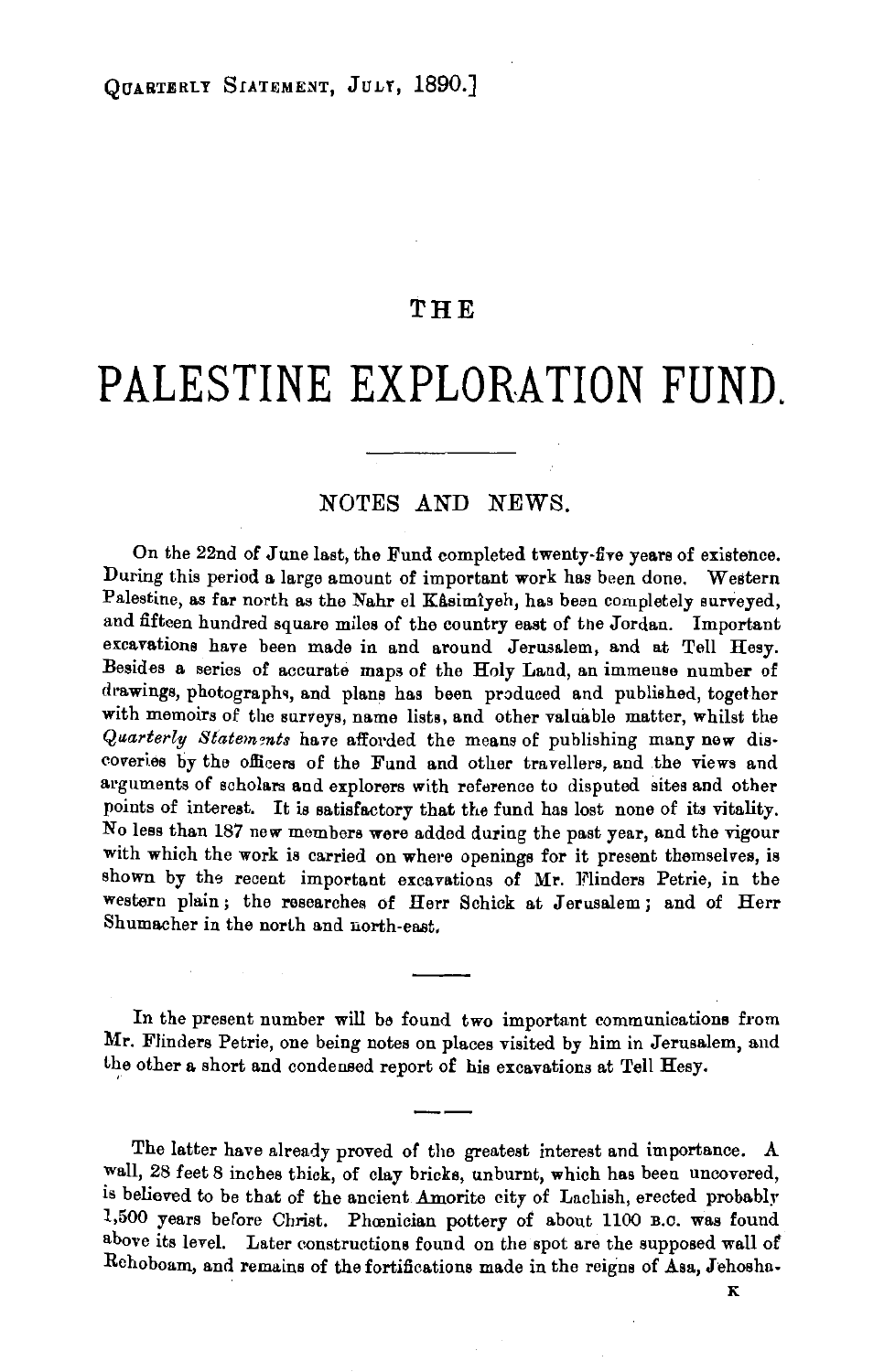phat, Uzziah, Jotham, and Manasseh. In one building, probably of 900 B.c. or 1000 B.C., was found a curious form of decoration-a shallow pilaster, with very sloping side, resting on a low cushion base, and with a volute at the top. "We are here," Mr. Petrie writes, "face to face at last with work of the earlier Jewish kings, probably executed by the same school of masons who built and adorned the Temple of Solomon."

The discoveries of pottery are most valuable. Some fragments have inscriptions of very ancient form. " We now know for certain the characteristics of Amorite pottery, of earlier Jewish, and of later Jewish, influenced by Greek trade. In future all the tells and ruins of the country will at once reveal their age by the potsherds which cover them."

The work of Mr. Guy le Strauge on "Palestine under the Moslems" was published in April.

For a long time it had been desired by the Committee to present to the world some of the great hoards of information about Palestine which lie buried in the Arabic texts of the Moslem geographers and travellers of the Middle Ages. Some few of the works, or parts of the works, have been already translated into Latin, French, and German. Hardly anything has been done with them in English, and no attempt has ever been made to systematise, compare, and annotate them.

This has now been done for the Society by Mr. Guy le Strange. The work is divided into chapters on Syria, Palestine, Jerusalem, and Damascus, the provincial capitals and chief towns, and the legends related by the writers consulted. These writers begin with the ninth century and continue until the fifteenth. The volume contains maps and illustrations required for the elucidation of the text.

The Committee have great confidence that this work-so novel, so useful to students of medieval history, and to all those interested in the continuous story of the Holy Land-will meet with the success which its learned author deserves. The price to subscribers to the Fund is *Ss. 6d.;* to the public 12s. *6d.* 

The new map of Palestine, so long in hand, is now ready. It embraces both sides of the Jordan, and extends from Baalbek in the north to Kadesh Barnea in the south. All the modern names are in black; over these are printed in red the Old Testament and Apocrypha names. The New Testament, Josephus, and Talmudic names are in blue, and the tribal possessions are tinted in colours, giving clearly all the identifications up to date. lt is the most comprehensive map that has been published, and will be invaluable to universities, colleges, schools, &c.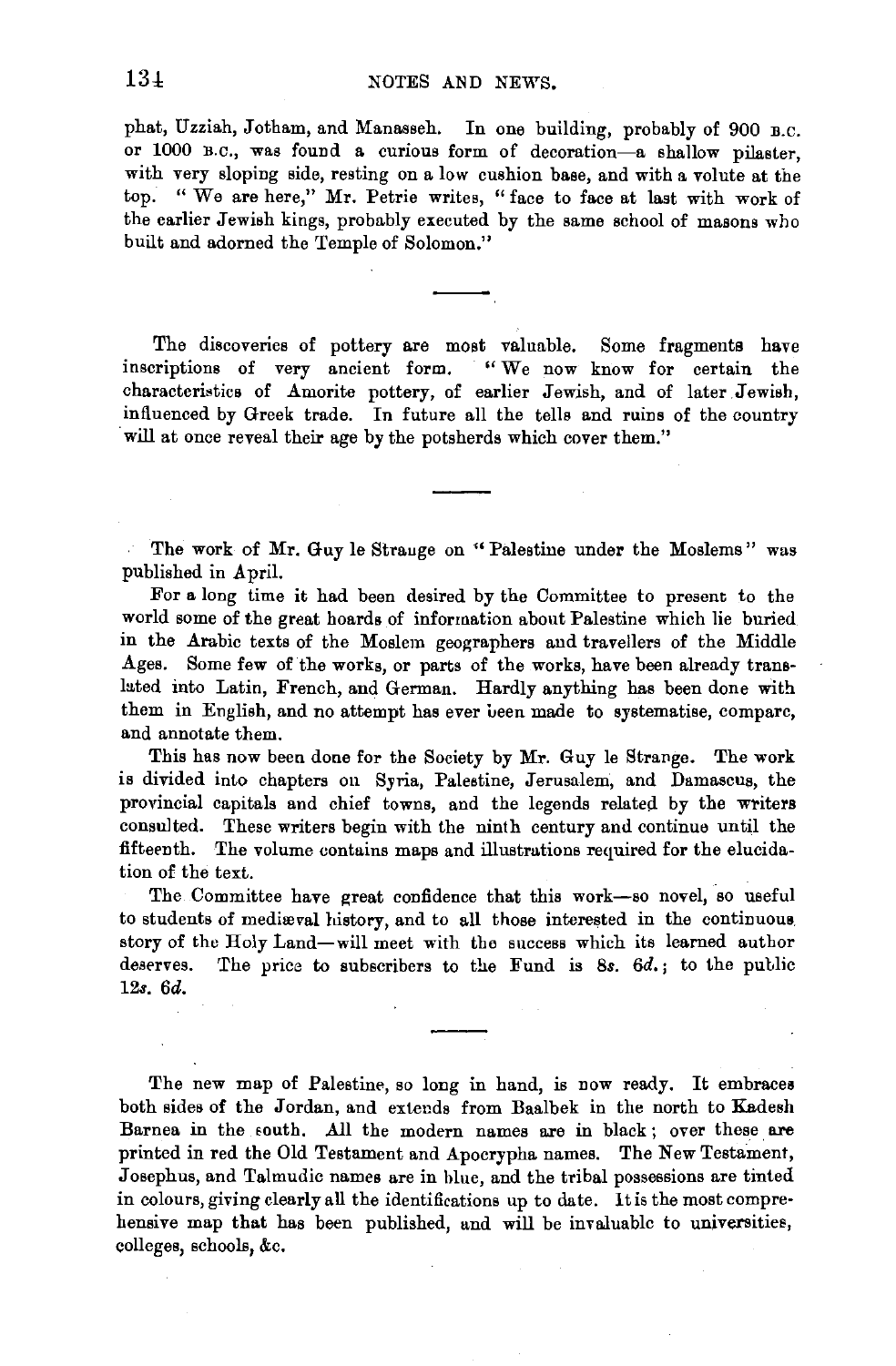It is published in 21 sheets, with paper cover; price to subscribers to the Fund,  $24s$ , to the public,  $£2$ . It can be had mounted on cloth, rollers, and varnished for hanging. The size is 8 feet by 6 feet. The cost of mounting will be extra.

Mr. Henry A. Harper's work, on "The Bible and Modern Discoveries" was published last December. It is an endeavour to present in a simple but yet connected form the Biblical results of twenty-two years' work of the Palestine ·Exploration Fund. The writer has alw availed himself of the discoveries made by the American Expeditions and the Egyptian Exploration Fund, as well as discoveries of interest made by independent travellers. The Bible story, from the call of Abraham to the Captivity, is taken, and details given of the light thrown by modern research on the sacred annals. Eastern customs and modes of thought are explained whenever the writer thought they illustrated the text. To the Clergy and Sunday School Teachers, as well as to all those who love the Bible, the writer hopes this work will prove useful. He is personally acquainted with the land, and nearly all the places spoken of he has visited, and most of them he has moreover sketched or painted. The work is in one large, handsome volume of 600 pages. It is illustrated with many plates, and a map showing the route of the Israelites and the sites of the principal places mentioned in the sacred narratives. The work has had a very gratifying reception. The Third Favised Edition is now nearly exhausted. It should be noted that the ho $o^{\star}$  's admirably adapted for the school or village library.

An interesting note from Rev. J. E. Hanauer is inserted in this *Statement,*  which will set at rest the many conflicting statements aa to whether or not the Dead Sea is visible from Jerusalem,

Mr. Hanauer has forwarded a series of photographs of the rock-hewn altar near Surah, of sculptured stones found at 'Artuf, of the interesting sculptured figures in the cave near Saris (taken by magnesium light), and of stones with inscriptions recently dug up near the suppused St. Stephen's Church, north of Damascus Gate.

From Mr. G. R. Lees, F.R.G.S., Head Master of the Boys' School of the London Jews' Society at Jerusalem, has been received an account of further observations on rock-hewn chambers at Silwân, which appear to have been chapels. Herr Schick has also sent elaborate drawings and reports of the same, as well as an account of discoveries of mosaics, &c., at the so-called House of Caiuphas, of a newly opened tomb near Bethany, &c.

Mr. Lethaby, of Kerak, has sent two fragments of soft limestone with sculptured figures of animals, which were fouud in digging the foundations of a house.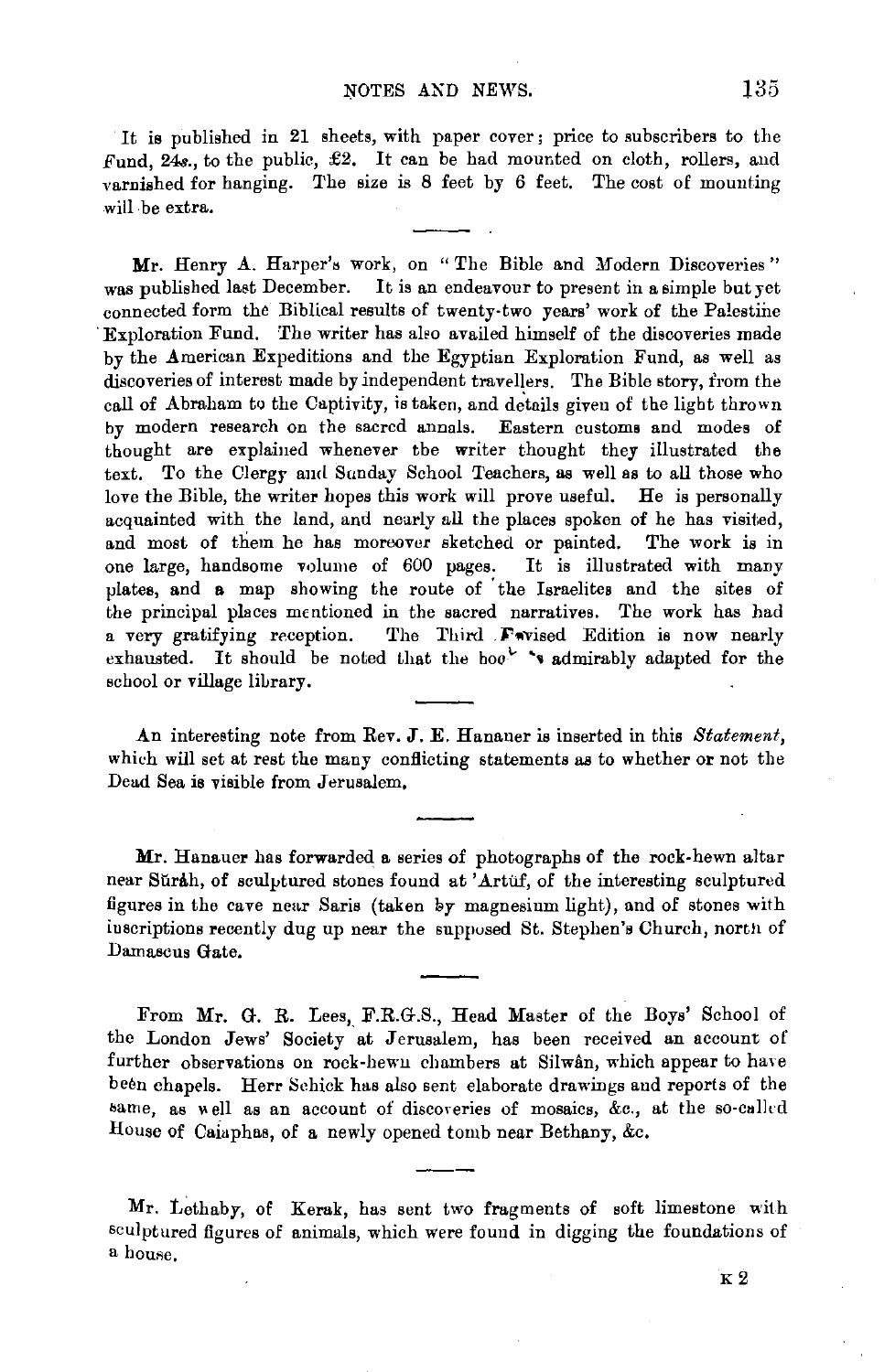The projected railway between Jaffa and Jerusalem was begun in March. The Governor of Jerusalem and other notabilities went down to Jaffa to see the work commenced. It is believed that the line will run past Ramleh and up the Wady Surar. It is roported that a concession has also been given for a line between Haifa and Damascus.

· The first volume of the " Survey of Eastern Palestine," by Major Conder, has been issued to subscribers. It is accompanied by a map of the portion of country surveyed, special plans, and upwards of 350 drawings of ruins, tombs, dolmens, stone circles, inscriptions, &c. The edition is limited to 500. The first 250 subscribers pay seven guineas for the three volumes; subscribers to the " Survey of Western Palestine" are privileged to have the volumes for this sum. The price will be raised, after 250 names are received, to twelve guineas. The Committee *are pledged never to let any aopies be subsaribed under the sum of seven guineas.* Mr. A. P. Watt, 2, Paternoster Square, is the Sole Agent. The attention of intending subscribers is directed to the announcement on the inside of the cover of this number.

Considerable progress has also been made with the second volume, which consists of M. Lecomte's beautiful drawings, illustrating the Mission of M. Clermont-Ganneau in 1874. The illustrations for the third volume, Mr. Chichester Hart's "Fauna and Flora " of the Wady Arabah, are nearly ready.

The Committee have added to their list of publications the new edition of the "History of Jerusalem," by Walter Besant and E. H. Palmer (Bentley & Son). It can be obtained by subscribers, carriage paid, for 5s. 6d., by application to the Head Office only. The "History of Jerusalem," which was originally published in 1871, and has long been completely out of print, covers a period and is compiled from materials not included in any other work, though some of the contents have been plundered by later works on the same subject. It begins with the siege by Titus and continues to the fourteenth century, including the Early Christian period, the Moslem invasion, the Medieval pilgrims, the Mohammedan pilgrims, the Crusades, the Latin Kingdom, the victorious career of Saladin, the Crusade of Children, and many other little-known episodes in the history of the city and the country.

The books now contained in the Society's publications comprise an amount of information on Palestine, and on the researches conducted in the country, which can be found in no other publications. It must never be forgotten that no single traveller, however well equipped by previous knowledge, can compete with a scientific body of explorers, instructed in the periods required, and provided with all the instruments necessary for carrying out their work. The books are the following *(the whole set can be obtained bg application tQ*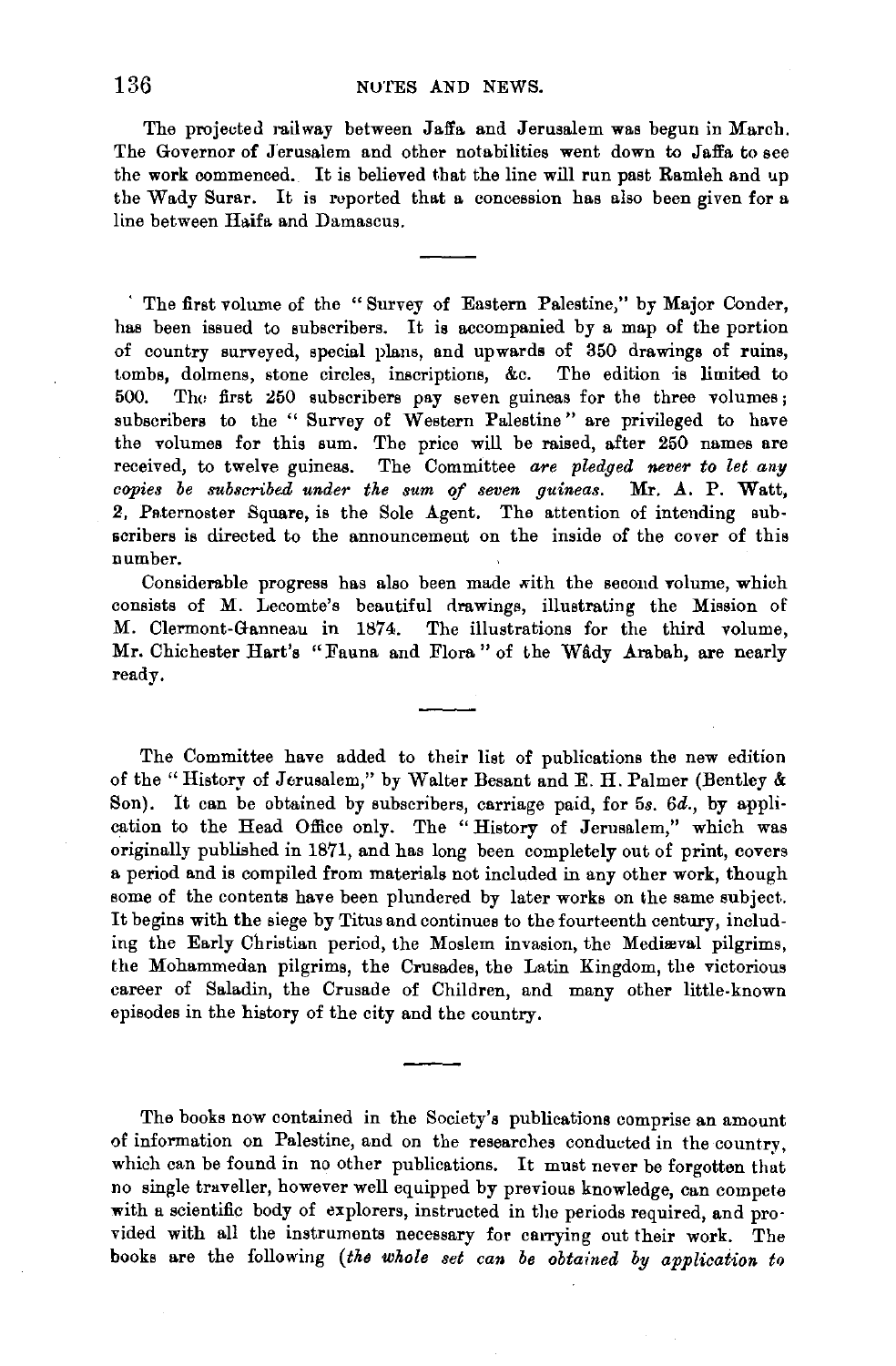*Mr. George Arnstrong, for £2, carriage paid to any part in the United*  $Kingdom\ only$ :--

By Major Conder, R.E.-

- (1) "Tent Work in Palestine."-A popular account of the Survey of Western Palestine, freely illustrated by drawings made by the author himself. This is not a dry record of the sepulchres, or a descriptive catalogue of ruins, springs, and valleys, but a continuous narrative full of observations upon the manners and customs of the people, the Biblical associations of the sites, the Holy City and its memories, and is based upon a six years' experience in the country itself. No other modern traveller has enjoyed the same advantages as Major Conder, or has used his opportunities to better purpose.
- (2) "Heth and Moab."-Under this title Major Conder provides a narrative, as bright and as full of interest as "Tent Work," of the expedition for the *Survey of Eastern Palestine.* How the party began by a flying visit to North Syria, in order to discover the Holy City-Kadesh-of the children· of Heth; how they fared across the Jordan, and what discoveries they made there, will be found in this volume.
- (3) Major Conder's "Syrian Stone Lore."-This volume, the least known of Major Conder's works, is, perhaps, the most valuable. It attempts a task never before approached-the reconstruction of Palestine from its monuments. It shows what we should know of Syria if there were no Bible, and it illustrates the Bible from the monuments.
- (4) Major Conder's "Altaic Inscriptions."-This book is an attempt to read the Hittite Inscriptions. The author has seen no reason to change his views since the publication of the work.
- (5) Professor Hull's "Mount Seir."-This is a popular account of the Geological Expedition conducted by Professor Hull for the Committee of the Palestine Fund. The part which deals with the Valley of Arabah will be found entirely new and interesting.
- (6) Herr Schumacher's "Across the Jordan."
- (7) Herr Schumacher's "Jaulân."-These two books must be taken in continuation of Major Conder's works issued as instalments of the unpublished "Survey of Eastern Palestine." They are full of drawings, sketches, and plans, and contain many valuable remarks upon manners and customs.
- (8) "The Memoirs of Twenty-one Years' Work."-This work is a popular account of the researches conducted by the Society during the past twenty-one years of its existence. It will be found not only valuable in itself as an interesting work, but also as a book of reference, and especially useful in order to show what has been doing, and is still doing, by this Society.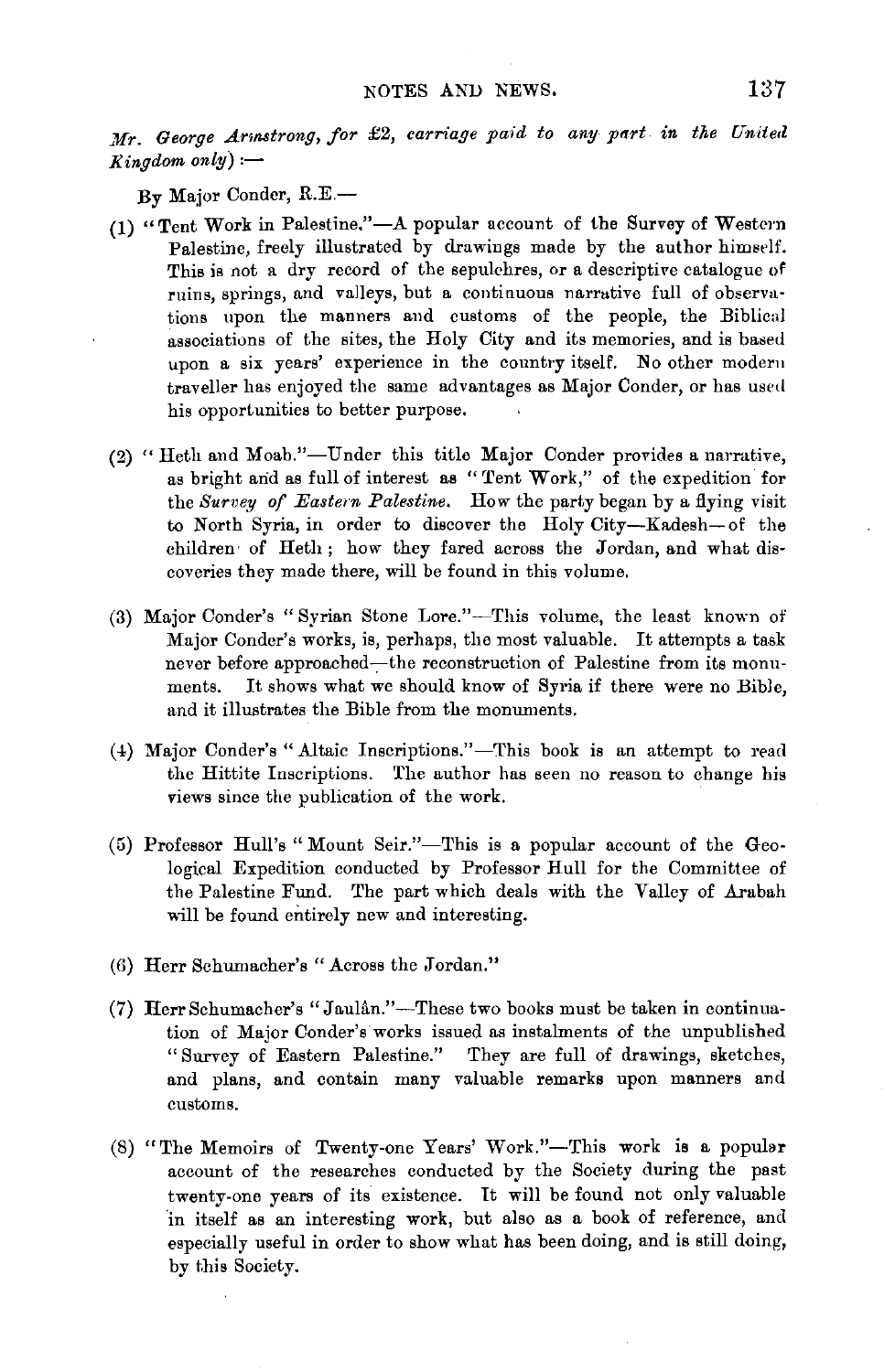- (9) Herr Schumacher's "Kh. Fahil." The ancient Pella, the first retreat of the Christians ; with map and illustrations.
- (10) Names and Places in the Old and New Testament and Apocrypha, with their modern identifications, with reference to Josephus, the Memoirs, and *Quarterly Statemerrts.*
- (ll) Besant and Palmer's "History of Jerusalem," already described.
- (12) Northern 'Ajlûn "Within the Decapolis," by Herr Schumacher.

To the above must now be added Mr. Henry A. Harper's " The Bible and Modern Discoveries." Price to the public, 16s.; to subscribers to the Palestine Exploration Fund, 10s. *6d.,* carriage included. And Mr. Guy le Strange's important work "Palestine under the Moslems," price to the public, 12s.  $6d.$ ; to subscribers to the Fund, 8s. 6d.

Branch Associations of the Bible Society, all Sunday School unions within the Sunday School Institute, the Sunday School Union, and the Wesleyan Sunday School Institute, will please observe that by a special Resolution of tbe Committee they will henceforth be treated as subscribers and be allowed to purchase the books and maps (by application only to the Secretary) at reduced price.

The income of the Society, from March 20th to June 20th inclusive, was -from annual subscriptions and donations, £132 18s. *6d.;* from donations for excavations, £174 l8s. *Od.;* from all sources, £609 9s *7d.* The expenditure during the same period was £1,025 1s. 1d. On June 20th, the balance in the Bank was £772 17s. *Od.* 

Subscribers are begged to note that the following can be had by application to the office, at 1s. each:-

1. Index to the *Quarterly Statement,* 1869-1880;

2. Cases for Herr Schumacher's "Jaulan;"

3. Oases for the *Quarterly Statement,* in green or chocolate.

4. Cases for "Abila," "Pella," and "'Ajlûn" in one volume.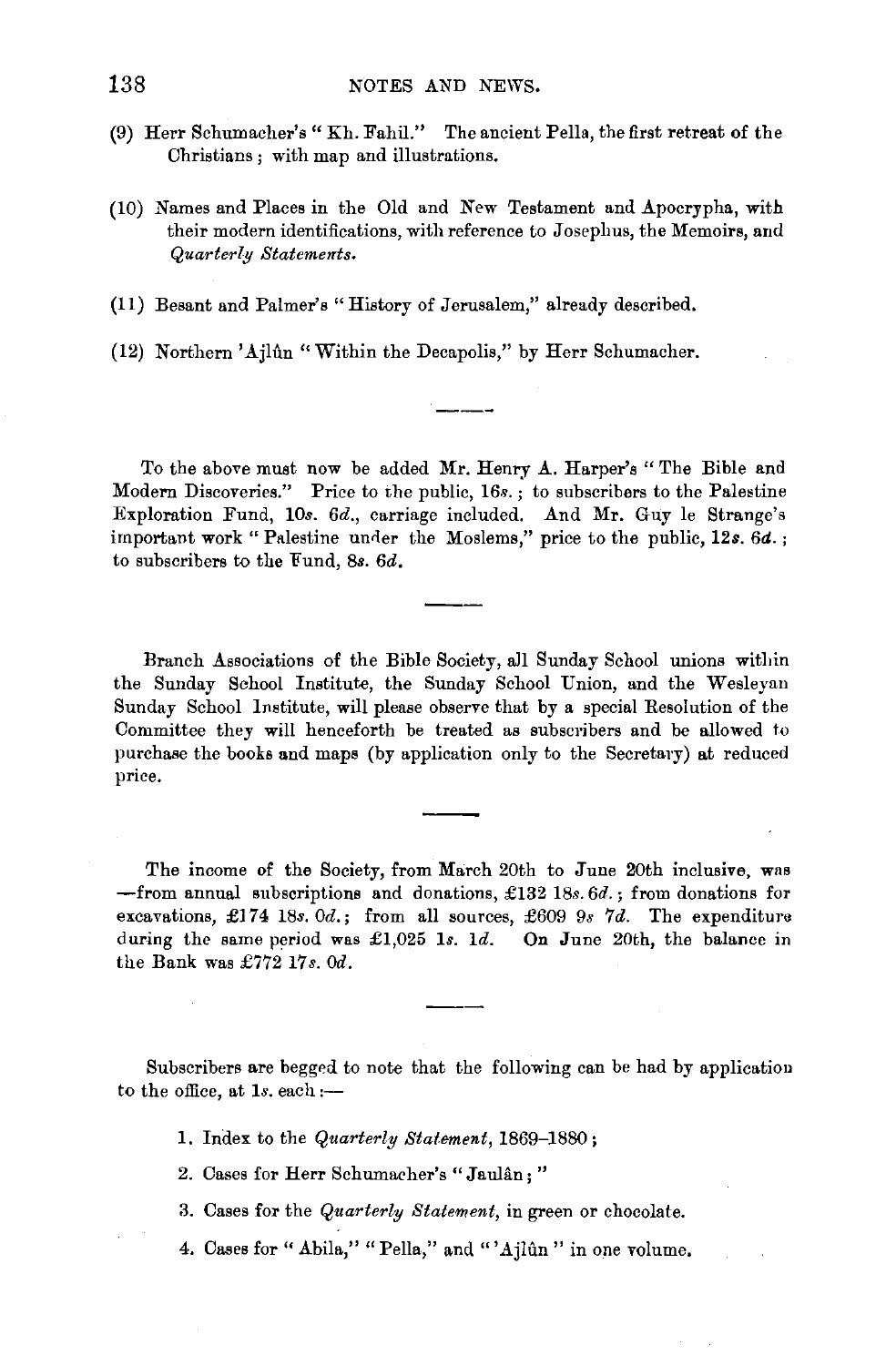The following gentlemen have kindly undertaken to act as Hon. Local  $S**ecretaries** :=$ 

The Rev. Vincent Joseph Higgins, Ashworth Viearage, for Nottingham. John Nanson, Esq., for Ambleside.

Rev. T. F. Wright, for Cambridge, Mass., U.S.A.

W. Clarkson Wallis, Esq., for Brighton.

Rev. R. Raikes Bromage, M.A., F.R.G.S., Keyford Parsonage, for Frome, in place of C. W. Le Gros, Esq., resigned.

Norman Penney, Esq., for Gloucester.

A. Kemp Brown, Esq., M.A., owing to his leaving Leeds, has resigned his appointment as Honorary Secretary.

The Committee will be glad to communicate with ladies and gentlemen willing to help the Fund as Honorary Secretaries.

Early numbers of the *Quarte-rly Statement* are very rare. In order to make up complete sets, the Committee will be very glad to receive any of the  $following numbers: -$ 

No. II, 1869; No. VII, 1870; No. III, 1871; January and April 1872; January, 1883, and January, 1886.

It having again been reported to the Committee that certain book hawkers are representing themselves as agents of the Society, the Committee have to caution subscribers and the public that they have no book hawkers in their employ, and that none of their works are sold by itinerant agents.

While desiring to give every publicity to proposed identifications and other theories advanced by officers of the Fund and contributors to the pages of the *Quarterly Statement,* the Committee wish it to be distinctly understood that by publishing them in the *Quarterly Statement* they neither sanction nor adopt ,them.

Subscribers who do not receive the *Quarterly Statement* regularly are asked to send a note to the Secretary. Great care is taken to forward each number to all who are entitled to receive it, but changes of address and other causes give rise occasionally to omissions.